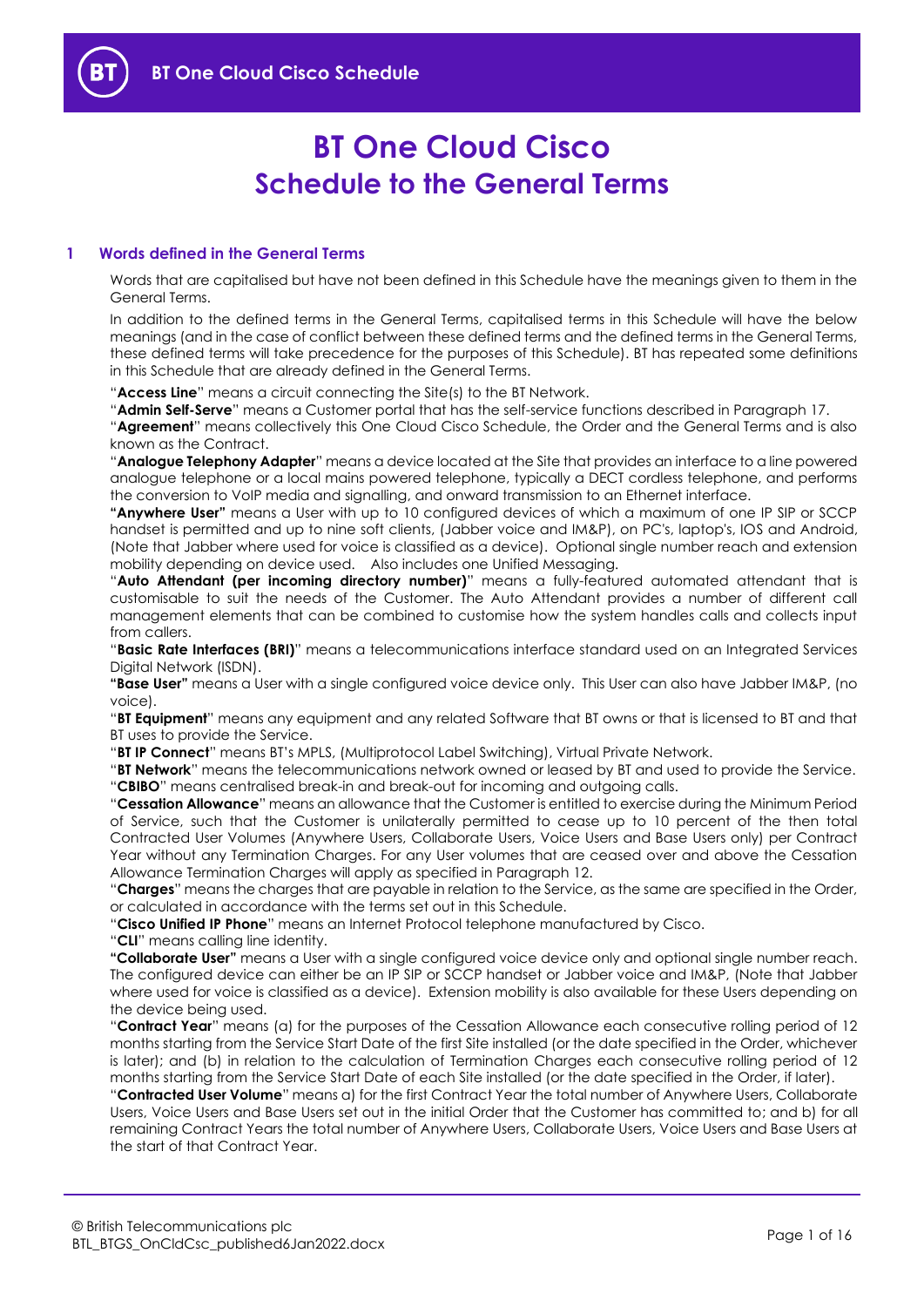"**Corporate Directory**" means a customer owned employee database.

"**Customer**" means the legal entity set out on the Order or signature page of this Agreement and may also be referred to as "**you**" in the General Terms.

"**Customer Contact**" means the contact details of the individual(s) who are authorised to act on behalf of the Customer for service management matters, as the same are notified to BT from time to time.

"**Customer Equipment**" means any customer owned or provided equipment to be used in conjunction with the Service.

"**Customer Requirements Form**" or "**CFR**" means a BT form that sets out specific requirements for the Service as agreed between the Customer and BT which forms part of the Order. It also includes the data as captured and used as part of the bulk load capability and the data captured in Solutions Builder.

"**DAP**" means Delivered at Place as defined in Incoterms® 2010.

"**Domain Name**" means a readable name on an Internet page that is linked to a numeric IP Address.

"**Emergency Services**" means the ability for Users to place a call to a public emergency system.

"**Ethernet**" means a family of computer networking technologies for LANs.

"**Extension Mobility**" means that Users are allowed to temporarily access their User configuration such as speed dials, from another User's Cisco Unified IP Phone.

"**Features**" means the components that make up the Service as described in Paragraph [16.](#page-10-0)

"**General Terms**" means the set of master terms governing this Schedule and may also be referred as the product and services agreement (PSA).

"**Group Unified Messaging**" means a voice mail and unified messaging application accessible by multiple Users. "**Google Applications**" means applications developed by Google such as e-mail and Google Chrome.

"**Google Apps Integration**" means the ability to integrate with Google Apps on a per User basis.

"**Headsets**" means a set of headphones, typically with a microphone attached, used with an IP handset.

"**IM&P**" means instant messaging and presence.

"**Incident**" means an unplanned interruption to, or a reduction in the quality of, the Service or particular element of the Service.

"**Incoterms® 2010**" means the International Commercial Terms, which are a series of pre-defined commercial terms published by the International Chamber of Commerce and are a trademark of the International Chamber of Commerce.

"**IP Address**" means a unique number on the Internet of a network card or controller that identifies a device and is visible by all other devices on the Internet.

"**IP Handsets**" means any IP telephone that's compatible with the Service.

"**Internet**" means a global system of interconnected networks that use a standard Internet Protocol to link devices worldwide.

"**Internet Protocol**" or "**IP**" means a communications protocol for devices connected to the Internet that specifies the format for addresses and units of transmitted data, and for relaying datagrams across network boundaries.

"**Internet Service Access**" means the ability for Jabber Clients or VPN devices to access the Service via the Internet. Note that voice quality can be affected when connecting through this Service Option, i.e. the internet has no voice priority.

"**Jabber Clients**" means a Cisco software application which enables IM&P communication and Voice calling from a mobile phone, laptop or tablet.

"**LAN**" means a local area network.

"**LAN Switch**" means is networking hardware that connects devices on a computer network by using packet switching to receive and forward data to the destination device.

"**LBIBO**" means local break-in and break-out for incoming and outgoing calls.

"**Maintenance**" means any work on the BT Network or Service, including to maintain, repair or improve the performance of the BT Network or Service.

"**Media Access Control**" means a sublayer of the data link layer in the seven-layer OSI network reference model and is responsible for the transmission of data packets to and from the network-interface card, and to and from another remotely shared channel.

"**Minimum Period of Service**" means a period of Contract Year(s) specified in the Order, measured per Site from the Service Start Date or date set out in the Order whichever is later.

"**Minimum Term**" means that all One Cloud Cisco Service Options have a 28 day minimum term, with the exception of One Cloud Monitoring which has a 365 day minimum term, and all Service Options require a minimum 28 day advance cease notification. Any Service Option selected for a period of fewer than 28 days will be chargeable on the basis of a minimum 28 days of usage.

"**Multi-Site**" means Service to more than one Site.

"**MAC**" means a Media Access Control address.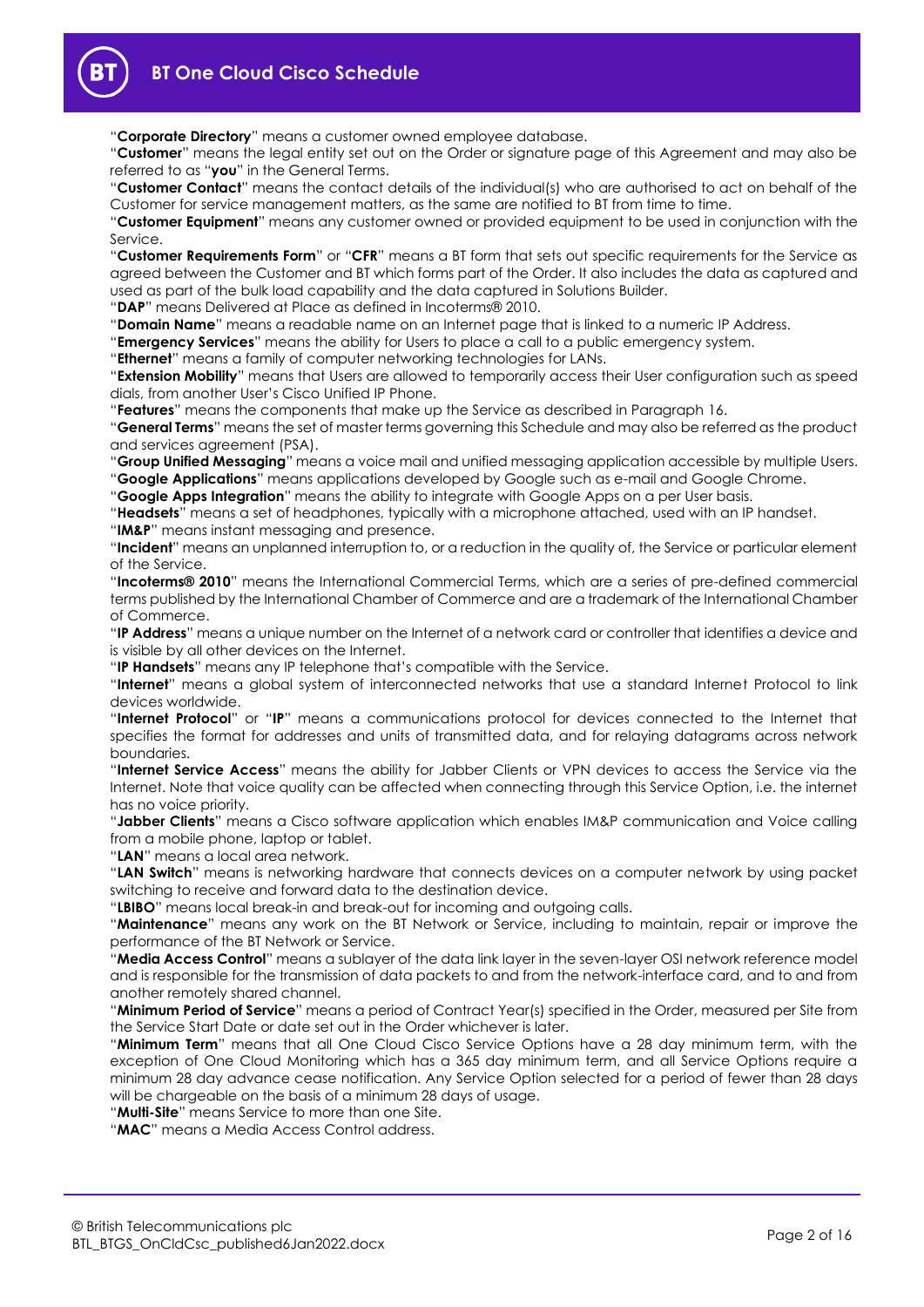

"**Notice**" means the written method of communication as set out in the General Terms, but if none is given means written communication that may include email but only to authorised addresses notified by the parties to each other.

"**One Cloud Cisco**" has the meaning given to it in Paragraph [2.1.](#page-3-0)

"**One Cloud Cisco Trunk Channel Service**" means a UK only Service where a trunk consists of one or more virtual channels, each of which has the capability of supporting a single call. The trunk service allows existing suitably configured PBXs to continue to handle on-Site calls, while traffic between Sites is routed over the Customer's IP data network. The Customer may require signalling and network protocol converters (such as Voice Gateways), depending on the Customer's PBX configuration and signalling type. This Service can also offer inbound direct dialling in facilities and PSTN breakout.

"**Operator Console (per seat)**" means a Windows based solution that enables a receptionist to answer, transfer or dispatch calls within an organisation from a PC desktop application client designed specifically for this purpose. The Operator Console provides a client for accessing the Corporate Directory and monitoring the line state for specific Users. The Operator Console utilises a downloadable client application that installs on a User's compatible Windows PC.

"**One Cloud monitoring**" means a dashboard that shows call voice quality measures, platform status and registered device status.

"**Operational Service Date**" means the Service Start Date.

"**Order**" means any order for the Service that references and incorporates the Agreement.

"**PBX**" means Private Branch Exchange.

"**PBX Equipment**" means Private Branch Exchange hardware

"**Planned Maintenance**" means any Maintenance BT has planned to do in advance.

"**Primary Rate Interfaces (PRI)**" means the telecommunications interface standard used on an Integrated Services Digital Network (ISDN) for carrying multiple voice and data transmissions between the network and a user.

"**PSTN**" means the public switched telephone network.

"**PTSP**" means Public Telecommunications Service Provider, which is a provider of telecommunications services but excludes BT for the purposes of this Schedule.

"**Purchased Equipment**" means any equipment, including any Software, that BT sells or licenses to the Customer. "**RedSky**" is a software company that provides on-premise and cloud-based E911 solutions by finding Users location and routing their 911 call to the nearest Public Safety Answering Point (PSAP).

"**Service**" means One Cloud Cisco.

"**Service Desk**" means the helpdesk that the Customer is able to contact to submit service requests, report Incidents and ask questions about the Service.

"**Service Management Boundary**" or "**SMB**" means the demarcation point up to which BT will manage the Service, as described in Paragraph [7.](#page-7-0)

"**Service Options**" means those options selected by the Customer in the Order, which includes Anywhere User, Collaborate User, Voice User, Base User, Virtual User, One Cloud Cisco Trunk Channel Services, Unified Messaging, Auto Attendant, Operator Console, Internet Service Access and One Cloud monitoring. "**Service Start Date**" means the date when BT provides the Service to the Customer.

"**Site**" means the Customer's physical site address or business location to which BT agrees to provide the Service.

"**Solutions Builder**" or the "**White Paper**" Design means the high-level design tool that BT uses to design the Service based on the Customer's requirements and Service boundaries.

"**Supplier Software**" means any Software provided by Cisco for use with the Service.

"**TDM**" means Time Division Multiplex.

"**Telepresence Service**" means a Telepresence Suite capability (requires a Collaborate User or Anywhere User in addition to a Telepresence Service).

"**Telepresence Suite**" means a set of connected hardware that enables a User/set of Users to manage, deploy, and schedule meetings.

"**Time Related Charges**" or "**TRC**" means the hourly labour rate applicable for work to be undertaken by BT on behalf of the Customer.

"**Total Care Maintenance**" means that BT will provide the following maintenance for the Service:

- (a) a target of 4 hours to respond to any Incident reported on the Service by the Customer; and
- (b) a target of 24 hours to resolve any Incident reported on the Service by the Customer.

"**Unified Communications**" means the integration of real-time, enterprise, communication services with non-realtime communication services.

"**Unified Messaging**" means a voice mail and unified messaging application with a comprehensive feature set. **"User(s)"** means an employee, including consultants or agency workers, who is configured as an Anywhere User, Collaborate User, Voice User, Base User or Virtual User. A User can also be a shared or unallocated device e.g. hot desk, lobby phone, fax and other peripheral devices, with no named employee.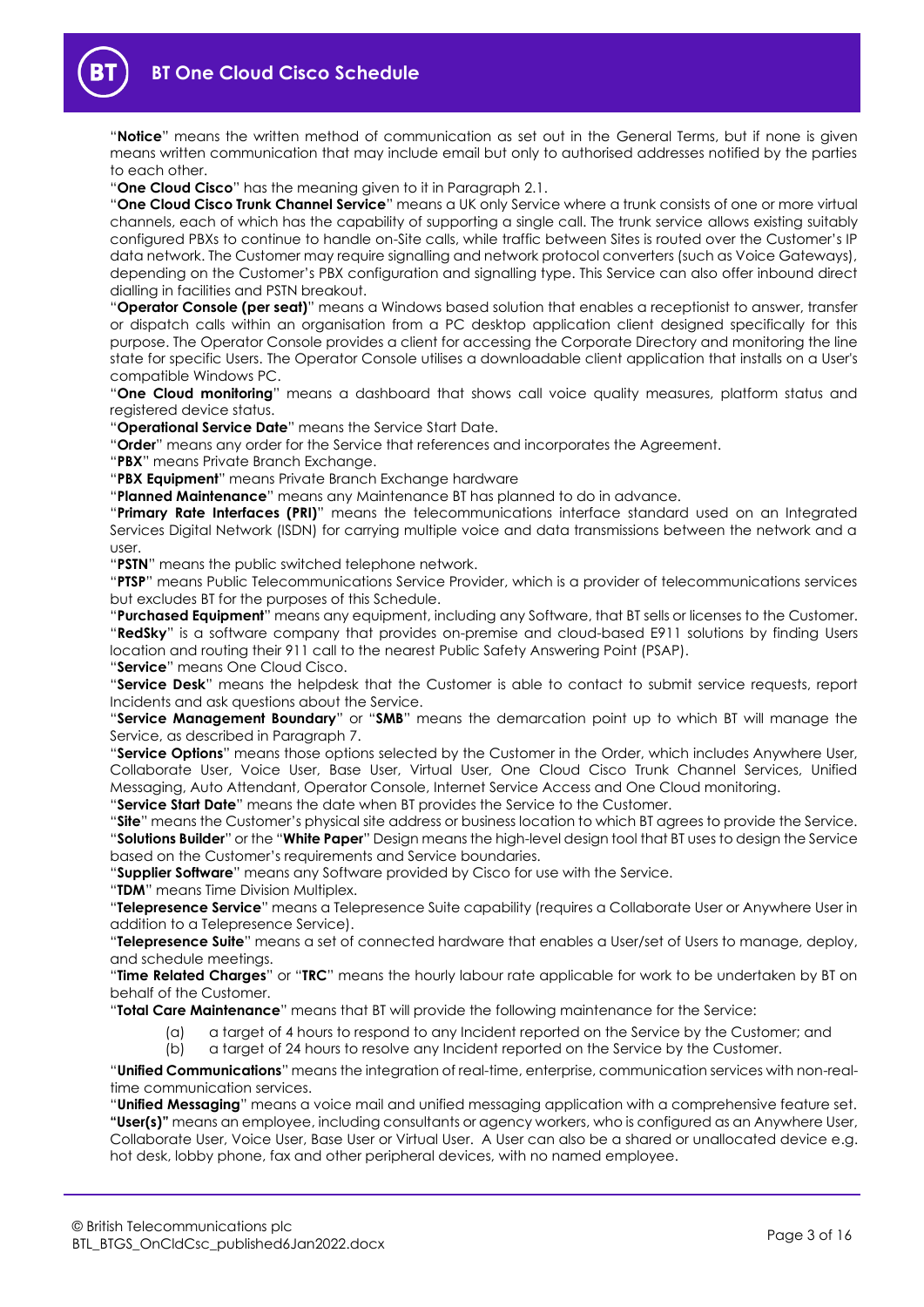

"**User Self-Serve**" means the ability for Users to change Features via a portal, e.g. voicemail settings, call handling settings, add and remove personal speed dials.

"**Virtual Private Network**" or "**VPN**" means a data network that appears private to Users while being provided over network infrastructure that is shared with other customers.

"**Voice Gateways**" means a device that interfaces to traditional telephony interfaces, such as analogue or multiple analogue terminations, Basic Rate Interfaces (BRI), for example ISDN2, or Primary Rate Interfaces (PRI). "**Voice Lync Integration**" means the ability to integrate the Service with a Microsoft Lync server to provide voice

capability. SIP trunks are also required for Voice Lync Integration and are charged separately. "**Voice-over-Internet Protocol**" or "**VOIP**" means delivery of voice and multimedia communications over Internet

Protocol. **"Voice User"** means a User with a single configured voice device only and optional single number reach. Extension mobility is also optional for these Users depending on the device being used and these Users also have the option of Jabber IM&P, (no voice).

"**Virtual User**" means a User with an extension mobility profile. No associated devices, requires logging onto an existing device to make/receive calls. Note that extension mobility profiles associated with a device do not attract the Virtual User Charge.

"**Territory**" means the country in which BT is registered as resident for corporate income tax purposes. "**WAN**" means wide area network.

# **2 Service Description**

- <span id="page-3-0"></span>2.1 BT will provide the Customer with a managed network service enabling the Customer to consolidate their voice and data capabilities using hosted call and other application servers to further the utilisation of the data network by providing voice and unified collaborations services ("**One Cloud Cisco**").
- 2.2 One Cloud Cisco consists of a range of Features and Service Options that can be combined in different ways to meet varying Customer requirements. The Service Options selected by the Customer are detailed on the Order and can be varied from time to time by the Customer through the Admin Self-Serve or agreed between the parties as required. One Cloud Cisco is designed to utilise a range of IP devices, including IP Handsets and Analogue Telephony Adapters. The Customer may:
	- (a) make on-net calls (within the Customer's network) as well as accept inbound and make outbound calls (which may be LBIBO or CBIBO depending on the break-out mechanism deployed) from any of their registered devices or User profiles. Save where provided to the contrary in Paragraph [3,](#page-4-0) IP Handsets are not provided as part of the Service and can be ordered separately from BT;
	- (b) use a range of PBX-like unified communications features and services that are defined by the configuration options selected on the Customer Requirements Form; and
	- (c) use the Service, rather than using lines, as the media path beyond the VoIP platform that is provided by the Customer's existing WAN and LAN.
- 2.3 The Service allows access to Emergency Services in accordance with Paragraph [4.](#page-5-0)
- 2.4 The One Cloud Cisco Trunk Channel Service terminates on Voice Gateways that convert IP signalling and media transport to traditional signalling and media paths (TDM or analogue) which are then connected to PBX's. The Service allows Customers to:
	- (a) make on-net calls (within Customer's network) as well as inbound and outbound calls from Customer's PBX's via a Site located TDM to Voice Gateways. Voice Gateways are not provided as part of this Service and the Customer can order them separately from BT;
	- (b) make off net calls (from Customer's network to the PSTN); and
	- (c) configure a Voice Gateway with a BRI or multiples thereof, or PRI, as a LBIBO capability so that calls can be routed to IP Handsets at the same location over the LAN.
- 2.5 The Customer needs either an IP Handset or a jabber client to use the Service. Subject to Paragraph [3](#page-4-0) below, no IP Handsets are included as part of the Service, however IP Handsets can be ordered separately from BT.
- 2.6 The Customer can request presentation of, or restriction of, its CLI from being presented to the destination. The Customer can also specify that its 'User provided CLI' is passed on to the destination. The Customer acknowledges and agrees that BT will not accept requests to restrict CLI on calls to the Emergency Services or where the laws and regulations require CLI to be presented. The Customer also accepts that where calls are passed to another operator BT accepts no responsibility for the onward operator's treatment of the CLI.
- 2.7 If the Customer orders the integrated One Cloud Cisco and One Cloud Microsoft Service then the terms for that service are set out in the Annex at the end of this Schedule.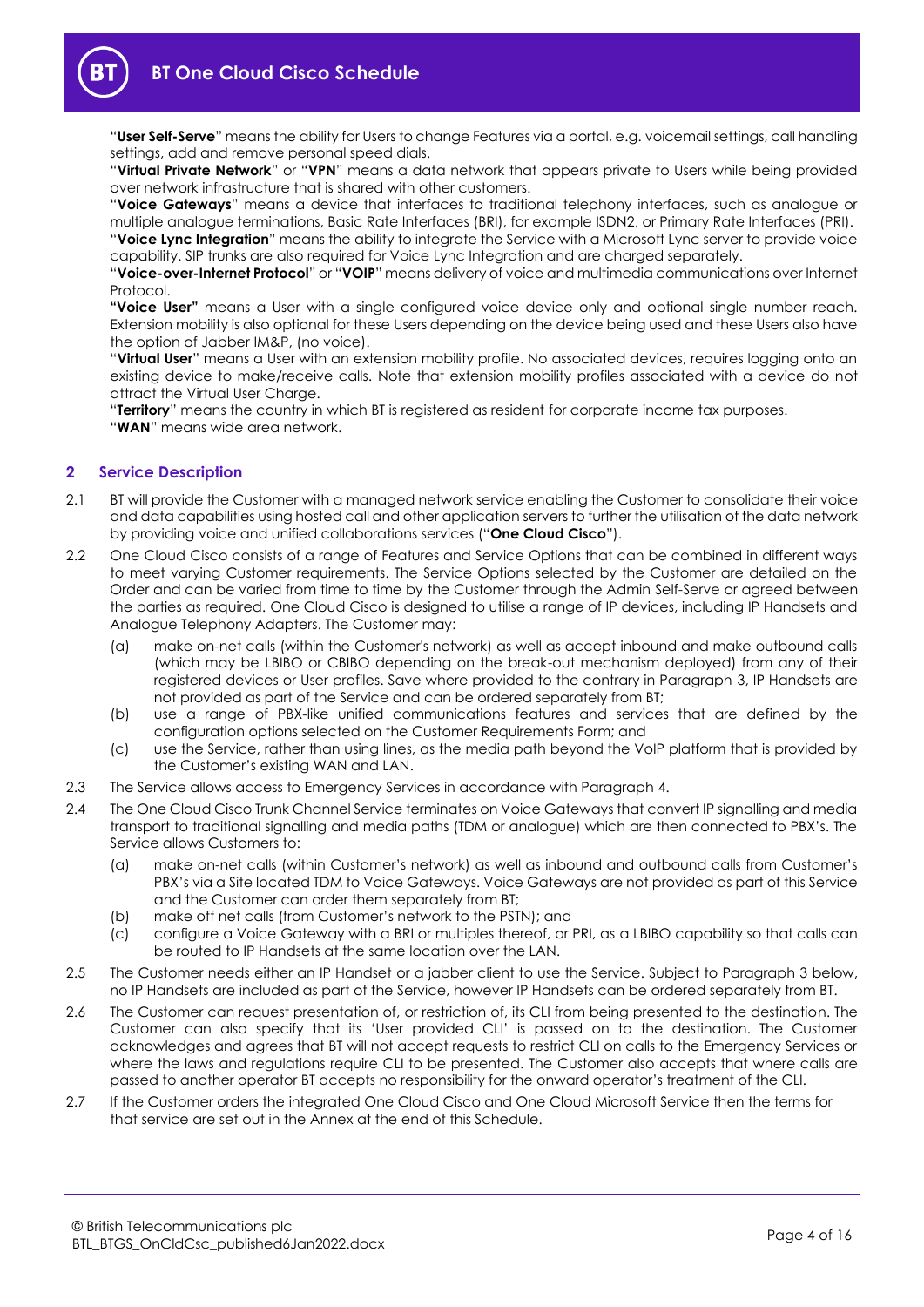

## <span id="page-4-0"></span>**3 Headsets, IP Headsets and LAN Switches**

- <span id="page-4-3"></span>3.1 Where the Customer is provided with an inclusive IP Handset, Headset or LAN Switch as specified in the Order, these will be provided as Service is rolled out on the following basis:
	- (a) The scope of the IP Handsets, Headsets or LAN Switches will only apply to the Contracted User Volumes in the initial Order;
	- (b) The IP Handsets, Headsets or LAN Switches will be provided by BT in conjunction with each Site roll-out of the Service and only apply to those Users brought into service on the initial deployment; and
	- (c) All IP Handsets, Headsets and LAN Switches are provided with a standard OEM manufacturer warranty and in the event of any warranty issues, warranty claims need to be addressed to the OEM manufacturer.
- 3.2 IP Handsets are not provided with power adapters as the assumption is that they are powered Ethernet.

#### 3.3 **Delivery of the IP Headsets, Handsets and LAN Switches**

- (a) IP Handsets, Headsets and LAN Switches that are provided inclusive of this Service on the Order will be Purchased Equipment for the purposes of this Agreement.
- (b) The Customer will provide BT with the name and contact details of at least one individual who is responsible for receiving the Purchased Equipment at the Site(s).
- <span id="page-4-2"></span>(c) Where a Site is located in the Territory, or the Territory is a member of the EU Customs Union and a Site is located within the EU, BT will dispatch any Purchased Equipment for delivery to the applicable Site as set out in any applicable Order.
- <span id="page-4-1"></span>(d) Where a Site is located outside the EU and not in the Territory, or within the EU and the Territory is a not member of the EU Customs Union, the Purchased Equipment will be delivered in accordance with Incoterms® 2010 DAP; meaning that:
	- (i) the Customer will act as the importer of record, clear the Purchased Equipment through the applicable customs authority in the destination country and be liable for any import tax, duty or excise duty incurred, and, if requested by BT, provide authorisation as soon as practicable, authorising BT or BT's agent to carry out BT's obligations as shipping agent. If the Customer cannot give BT such authorisation, the Customer will fulfil the shipping agent obligations on BT's behalf at the Customer's own cost; and
	- (ii) subject to the Customer's compliance with Paragraph [3.3\(d\)\(i\):](#page-4-1)
		- i. BT will deliver any Purchased Equipment to the applicable port of entry in the destination country in accordance with Paragrap[h 3.3\(c\);](#page-4-2) or
		- ii. if agreed between BT and the Customer in any applicable Order, BT will arrange shipping services to deliver the Purchased Equipment to the final destination address(es) as set out in any applicable Order.
- (e) Where the Territory is a member of the EU Customs Union and a Site is located within a country in the EU other than the Territory, BT will not sell the Customer the Purchased Equipment if the Customer is not VATregistered in the delivery country.
- (f) In order to provide the Customer with the Purchased Equipment as set out in the Order, BT may transfer the provision of Purchased Equipment outside the Territory to a BT Affiliate or a third party.

#### 3.4 **Transfer of Title and Risk**

- (a) Where the Purchased Equipment is delivered to a Site that is located within the Territory:
	- (i) title in the Purchased Equipment (except for the Intellectual Property Rights) will pass to the Customer upon delivery;
	- (ii) where BT delivers the Purchased Equipment, risk will pass to the Customer on delivery of the Purchased Equipment, but the Customer will not be liable for any loss or damage that is caused by BT's negligence; and
	- (iii) where BT does not deliver the Purchased Equipment, risk will pass to the Customer when the Customer takes possession of the Purchased Equipment.
- (b) Where the Purchased Equipment is delivered to a Site that is not located within the Territory:
	- (i) title in the Purchased Equipment (except for the Intellectual Property Rights) will pass to the Customer upon dispatch from the final shipping point in the Territory (or in transit where shipped from outside the Territory); and
	- (ii) risk in the Purchased Equipment will pass to the Customer in accordance with Incoterms® 2010 DAP, but the Customer will not be liable for any loss or damage that is caused by BT's negligence.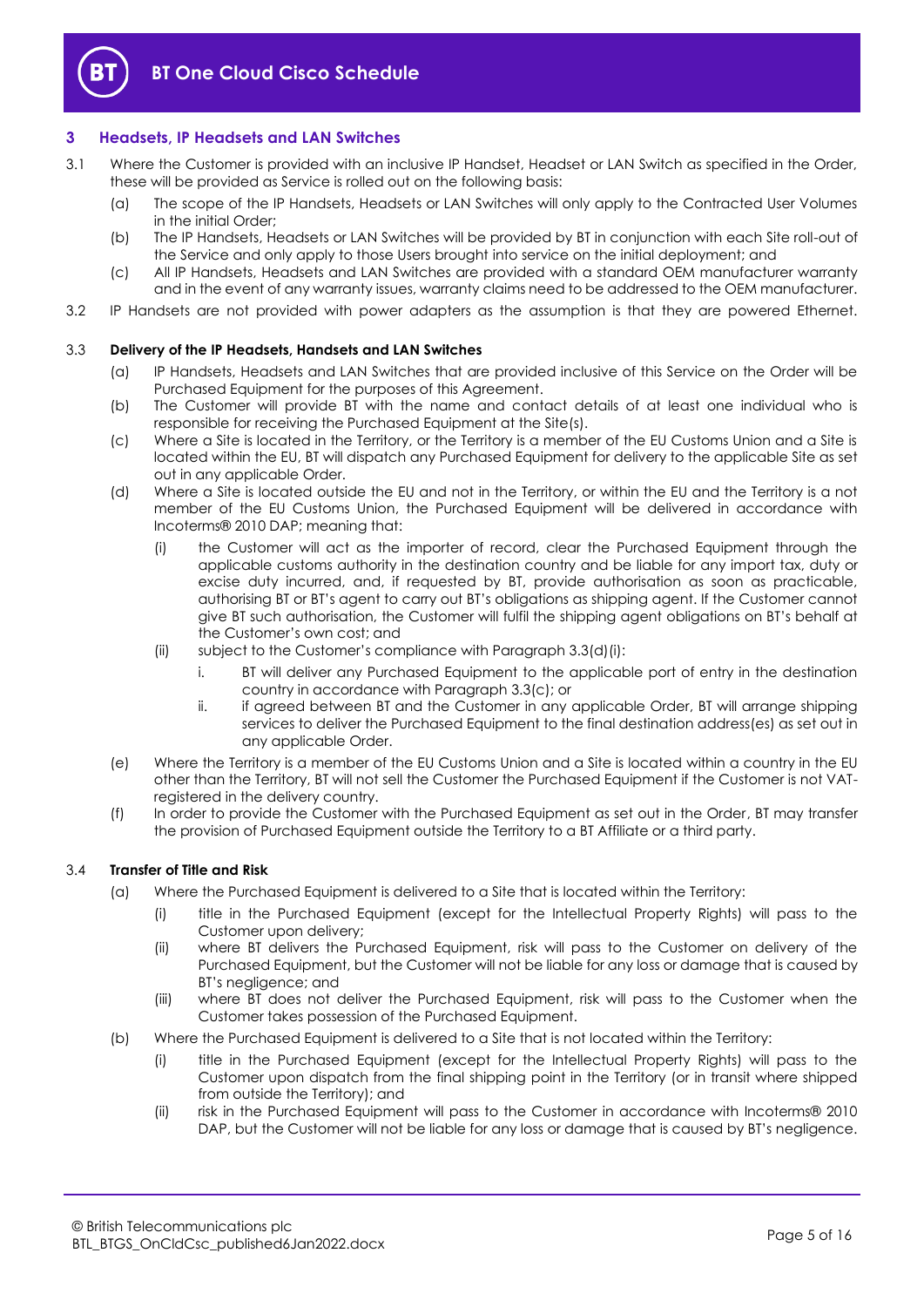

### 3.5 **Acceptance of Purchased Equipment**

- (a) Where a Site is located within the Territory, BT will treat the Purchased Equipment as accepted when the Customer takes delivery or possession of the Purchased Equipment.
- (b) Where a Site is not located within the Territory, BT will treat the Purchased Equipment as accepted on signature for the delivery at the port of entry, or at the final delivery address(es) that BT has agreed with the Customer where BT are shipping the Purchased Equipment.

## <span id="page-5-0"></span>**4 Emergency Services**

- 4.1 The Service allows access to Emergency Services via whichever break-out mechanism is deployed (LBIBO or CBIBO).
- <span id="page-5-2"></span>4.2 The Customer's access to Emergency Services will be in accordance with either the LBIBO or CBIBO option that is selected by the Customer as set out in the Order, as follows:
	- (a) if the Customer has selected the CBIBO option and provides reasonable cooperation with instructions provided by BT for compliance with applicable emergency access rules, then BT will route the call as dialled to the appropriate Emergency Services. For Service in the United States Paragraph [4.4](#page-5-1) also applies; or
	- (b) if the Customer has selected the LBIBO option as set out in the Order, the Customer will utilise a PTSP's services for the purpose of inbound and outbound public calling. The Customer will ensure that the outbound public calling includes emergency service calling. The Customer acknowledges that under this option BT is neither responsible for, nor capable of, calling either the Emergency Services or correctly identifying a caller's location to the Emergency Services unless otherwise required by Applicable Law. The Customer will ensure it complies with Paragraph [6.5.](#page-7-1)
- 4.3 The ability for Users to call the Emergency Services is dependent on, amongst other things:
	- (a) the LAN, WAN or voice terminals being used;
	- (b) the Service Options the Customer has selected, and the Customer Equipment the Customer uses (particularly with regard to the adequacy and resilience of the selected networks and the component apparatus that Customer is running the Service Options on); and
	- (c) in all cases the security and reliability of the power sources that Customer uses for the Service.

#### <span id="page-5-1"></span>4.4 **Additional CBIBO Emergency Calling Requirements for Service in the United States**

- (a) To use the Supplier Software by RedSky the Customer will ensure that a User's laptop has the RedSky "My E911" application loaded.
- (b) Where the RedSky app is not populated with a User's dispatchable address location information the 911 call with be routed to a RedSky operator and the Customer will be responsible for the charges incurred for such routing.
- (c) The routing of E.911 calls from mobile devices using RedSky is out of scope and the native dialler of the device will be used i.e.the call will be routed via the mobile carrier's network.
- (d) Where the Customer does not use RedSky as part of the Service or does not provide reasonable cooperation as set out in Paragraph [4.2\(b\)](#page-5-2) the Customer will indemnify BT from any claims resulting from failure by the Customer to comply with Applicable Laws relating to 911 emergency service calling.

#### **5 Service Delivery**

- 5.1 BT will use reasonable endeavours to provide the Service by the date or dates agreed with the Customer, but all dates are estimates.
- 5.2 When BT's installation work is complete, BT will conduct a set of standard tests to ensure that the Service configuration is functioning correctly. The Service Start Date occurs on successful completion of the tests.
- <span id="page-5-3"></span>5.3 The Customer may request, by giving Notice to BT, an amendment to:
	- (a) an Order for the Service (or part of an Order) at any time prior to the applicable Service Start Date; or
	- (b) the Service at any time after the Service Start Date.
- 5.4 If the Customer exercises its right under Paragraph [5.3,](#page-5-3) and except where any amendment results from BT's failure to comply with its obligations, BT will, within a reasonable time, provide a written estimate to the Customer including:
	- (a) the likely time required to deliver the amended Service; and
	- (b) any variations to the Charges arising from the amendment.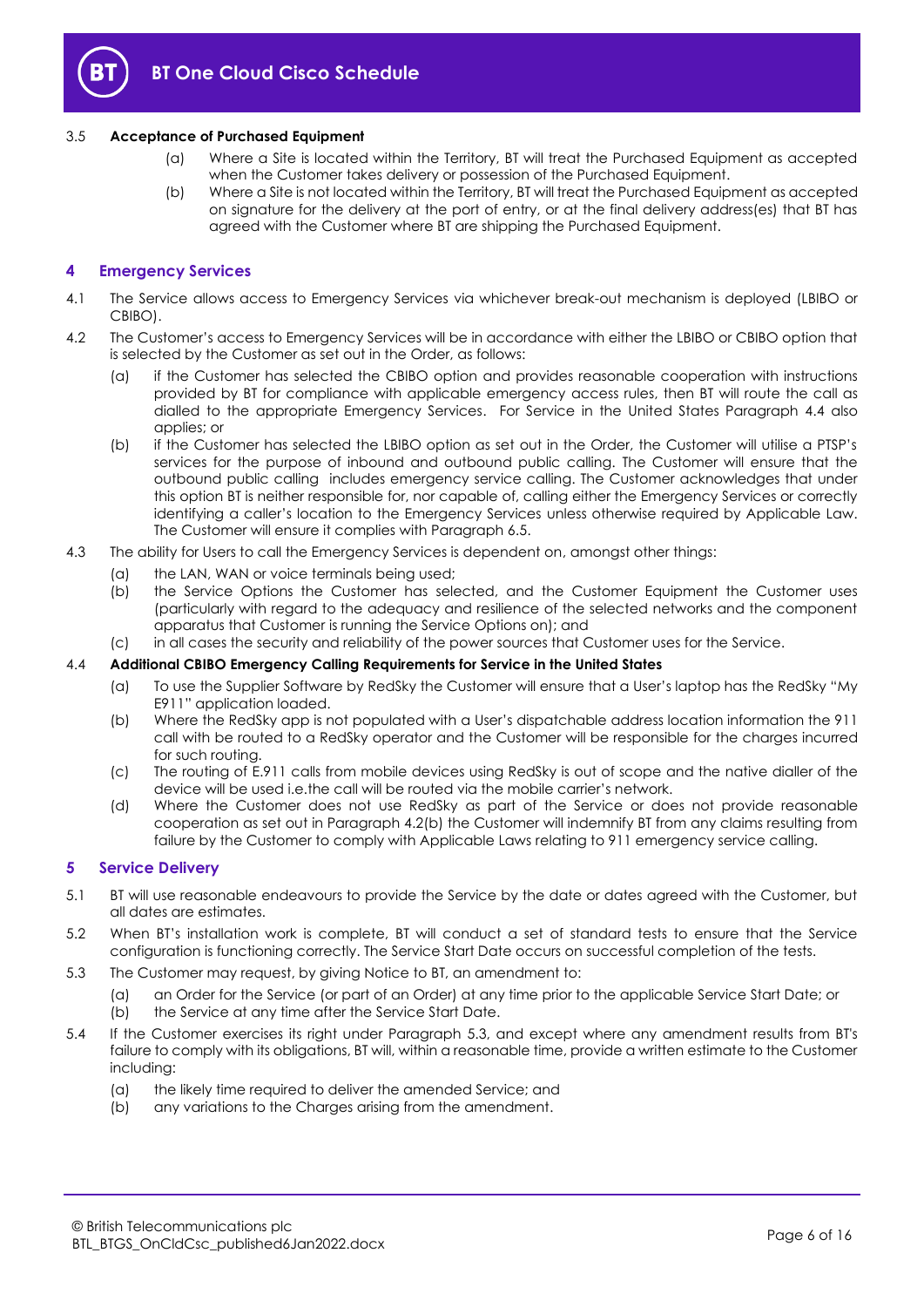

- 5.5 BT has no obligation to proceed with any amendment requested by the Customer under Paragrap[h 5.3,](#page-5-3) unless and until the Parties have agreed in writing on the necessary changes to the Charges, implementation timetable and any other relevant terms to take account of the requested change.
- 5.6 Changes to requirements prior to the Service Start Date may result in a redesign of the Service and consequently affect delivery dates and Charges.
- 5.7 Changes to Service Options or Features following the Service Start Date will be subject to the Charges as outlined on the Order.
- 5.8 The Service will include planned engineering works and platform upgrades from time to time which will be done automatically.
- 5.9 The Customer will work with BT to provide accurate order information to enable the timely provision of the Service.

# **6 Customer Responsibilities**

- 6.1 On and from the Service Start Date, the Customer will:
	- (a) be responsible for obtaining, deploying and maintaining all applications, software and Site terminating equipment required to use the Service including IP Handsets, Analogue Telephony Adapters, Voice Gateways and PBX Equipment. The Customer must ensure that all such devices, applications and software conform to the current One Cloud Cisco build level and where devices are no longer supported by Cisco as a result of a mandatory platform upgrade the Customer has the responsibility to replace such devices with ones that comply with the latest build level including IP Handsets and Headsets provided in accordance with Paragraph [3.1.](#page-4-3) BT will advise the Customer in advance of any upgrade as to which devices will no longer be supported;
	- (b) be responsible for obtaining, deploying and maintaining suitable WAN access as defined by BT to each Site, with sufficient bandwidth to provide the Service effectively for the volume of Users at that Site, as well as a mechanism to prioritise or expedite the passage of real-time binary speech encodings where these are being transported with less time critical data traffic;
	- (c) ensure that any equipment used for the Service has access to an uninterrupted power supply. Any failure by the Customer to do this may impact Emergency Services call capability as well as any Service provided;
	- (d) obtain, deploy and maintain a LAN access at a Site between the WAN and the One Cloud Cisco termination equipment configured to prioritise or expedite the passage of real-time binary speech encodings where these are being transported with less time critical data traffic;
	- (e) ensure that the Customer Contact reports Incidents initially to the Service Desk using the agreed reporting procedures and will be available for all subsequent Incident management communications. The Customer Contact will:
		- (i) be available at all times and provide assistance and information during Service delivery;
		- (ii) be available after the Service Start Date in accordance with the Total Care Maintenance service; and
		- (iii) take Incident reports from Users, who will not contact BT directly;
	- (f) provide accurate location information for all Users, IP devices and One Cloud Cisco Trunk Channel Service terminals. In the case of the latter, the Customer will ensure that PBX extension calls entering the One Cloud Cisco IP Trunk Channel Service option destined for the Emergency Services have an origin appropriate to the Emergency Services recognised origin's geography;
	- (g) ensure that any Customer Equipment that is connected to the Service or that is used, directly or indirectly, in relation to the Service is:
		- (i) connected and used in accordance with any instructions, standards and safety and security procedures applicable to the use of that Customer Equipment;
		- (ii) technically compatible with the Service and will not harm or damage BT Equipment, the BT Network, or any of BT's suppliers or subcontractors' network or equipment; and
		- (iii) approved and used in accordance with relevant instructions and Applicable Law;
	- (h) immediately disconnect any Customer Equipment, or advise BT to do so at the Customer's expense, if Customer Equipment does not meet any relevant instructions, standards or Applicable Law;
	- (i) maintain a list of current Users and immediately terminate access for any person who ceases to be an authorised User;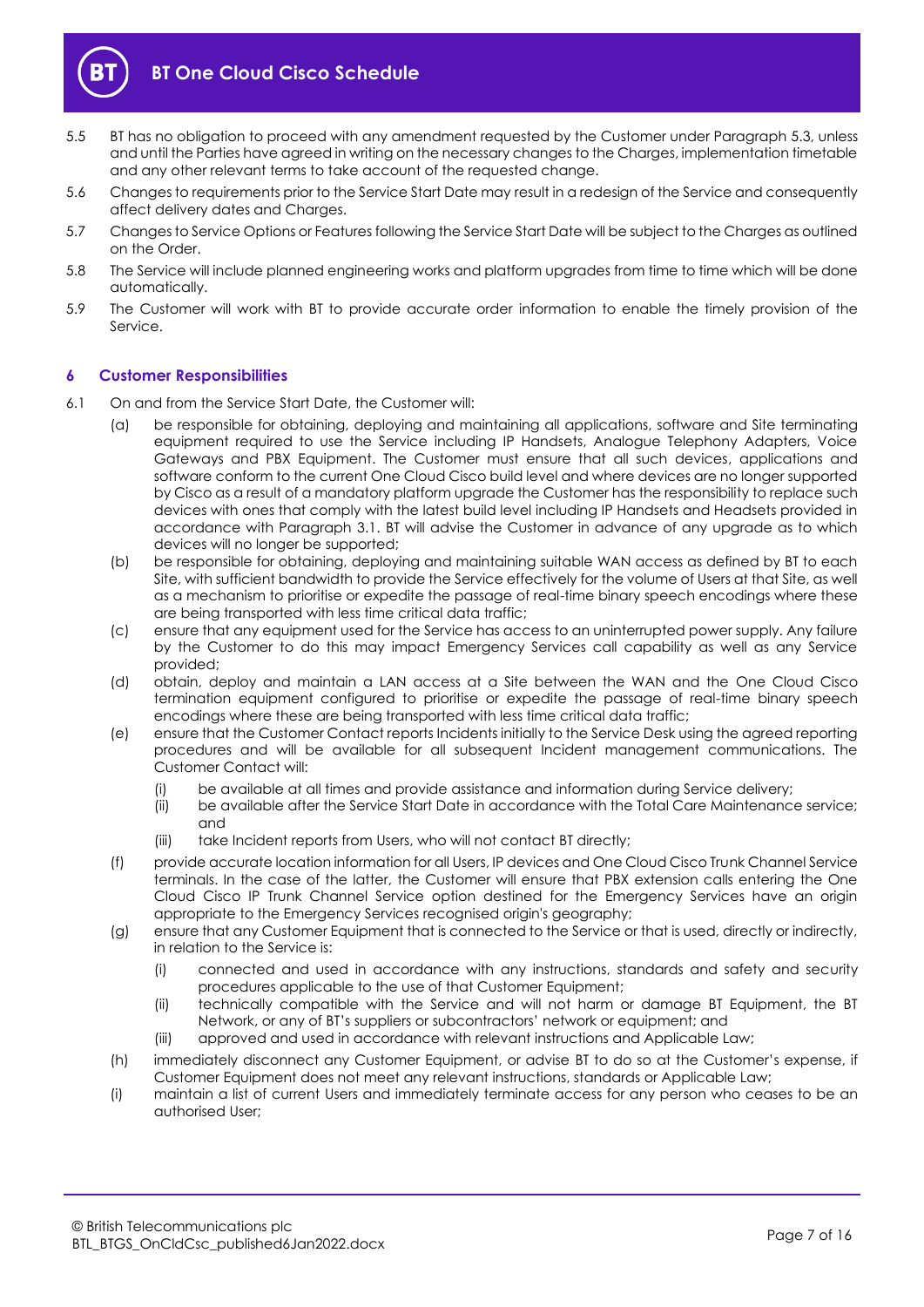

- (j) ensure the security, distribution, ongoing management, maintenance and proper use of all valid User access profiles, passwords and other systems administration information used in connection with the Service and:
	- (i) inform BT immediately if a User ID or password has, or is likely to, become known to an unauthorised person, or is being or may be used in an unauthorised way;
	- (ii) take all reasonable steps to prevent unauthorised access to the Service;
	- (iii) satisfy BT's security checks if a password is lost or forgotten; and
	- (iv) if BT requests that the Customer should do so in order to ensure the security or integrity of the Service, change any or all passwords and/or other systems administration information used in connection with the Service.
		- BT reserves the right to suspend User ID and password access to the Service if BT considers that there is, or is likely to be, a breach of security.
- 6.2 BT and the Customer will agree on an installation plan for all the Sites. The Customer must perform its obligations to ensure that the installation plan timescales can be achieved.
- 6.3 The Customer acknowledges that the Service does not qualify as a full replacement of a PSTN service and that the Customer's PTSP is responsible for all obligations applicable to the provision of PSTN services.
- 6.4 If the Customer chooses to use the Service in conjunction with a third party SIP service, then the Customer must provide BT with written confirmation that it or its SIP supplier will comply with all regulatory obligations applicable to the provision of PSTN and Voice over IP (VOIP) services.
- <span id="page-7-1"></span>6.5 If the Customer uses LBIBO, it is responsible for ensuring that its PTSP provides network CLI in accordance with the regulatory provisions associated with outgoing and incoming voice traffic, and the rules and guidelines for CLI handling commonly accepted in the telecommunications carrier industry, and that its PTSP puts appropriate measures in place to enable Users to call the Emergency Services, to correctly identify the caller's location and to provide such location information to the proper Public Safety Answering Point (PSAP).
- 6.6 In jurisdictions where an employer is legally required to make such disclosure to its employees, it is the Customer's responsibility to:
	- (a) inform its employees and Users that as part of the Service being delivered by BT, the use of any targeted applications by the Customer's employees and/or Users may be monitored and reported to the Customer by BT; and
	- (b) ensure that its employees and Users have consented or will be deemed to have consented to such monitoring and reporting, if such consent is legally required, and BT shall not be liable for any failure of the Customer to comply with this instruction and the Customer shall indemnify BT from and against any claims or actions brought by its employees or Users against BT arising out of the delivery of Services by BT in accordance with the terms hereof.
- 6.7 The Customer must comply with one of the BT approved dial plans provided with the Service.

# <span id="page-7-0"></span>**7 Service Management Boundary**

- 7.1 The SMB is the WAN port on the BT IP Connect provider edge router. The Service does not include connectivity between the BT IP Connect service and the Customer's Sites. Where the Customer orders Internet service access, the SMB is the port on the One Cloud Cisco router which connects to the Internet service provider.
- 7.2 BT is not responsible in any way for any telecommunications service (or any part of such service) provided by other telecommunications service providers or using telecommunications networks other than the BT Network.
- 7.3 BT will not be responsible for the quality of any voice calls made over the Internet Service Access.

#### **8 Other Specific Terms and Conditions**

- 8.1 The Service begins on the Service Start Date of the first Site.
- <span id="page-7-2"></span>8.2 BT reserves the right to vary the terms of this Schedule on 14 days prior notice to the Customer by either:
	- (a) publishing the revised terms at [http://www.bt.com](https://www.bt.com/) or any other address notified to the Customer; or (b) by giving Notice to the Customer.
- <span id="page-7-3"></span>8.3 If BT makes any amendment to the Agreement that causes the Customer material detriment, the Customer will not have to pay any Termination Charges if the Customer gives Notice to terminate the affected Service in accordance with terms governing termination in the General Terms within: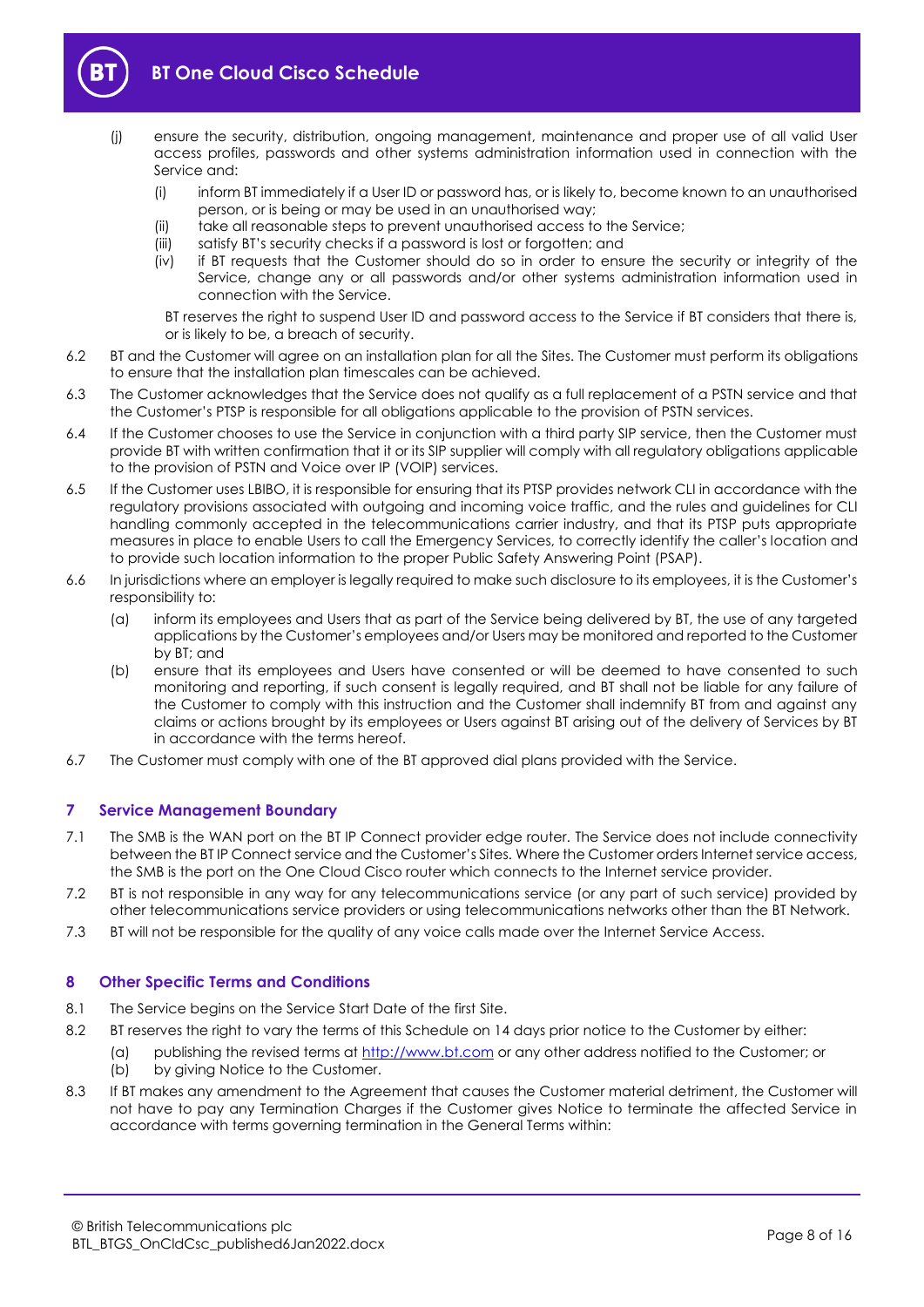

- (a) 90 days after the date of notification if BT has only published the amendment online in accordance with Paragrap[h 8.2\(a\);](#page-7-2) or
- (b) 30 days after the date of the Notice if BT has given the Customer Notice in accordance with Paragraph  $8.2(b)$ .
- <span id="page-8-0"></span>8.4 The Customer may terminate part of the Service to one or more Sites by giving BT no fewer than 28 days' written Notice. Except where provided under the Cessation Allowance, if the Customer terminates the Services or any part thereof prior to the expiry of the applicable Minimum Period of Service, the Customer shall be liable to pay all applicable Termination Charges as calculated in accordance with Paragraph [12](#page-9-0) below.
- 8.5 Except for IP Addresses expressly registered in the Customer's name, all IP Addresses, BT based Domain Names and telephone numbers made available with the Service shall at all times remain the property of BT or its suppliers and shall be non-transferable. All the Customer's rights to use such IP Addresses, Domain Names or telephone numbers will cease on termination or expiration of the Service.
- 8.6 BT may monitor and record calls relating to customer services and telemarketing for training purposes and to improve the quality of BT's customer services. BT may also record Emergency Services calls.
- 8.7 In the event of any inconsistency between this Schedule and any other document forming part of the Agreement, the order of precedence shall be as follows:
	- (a) Order;
	- (b) this Schedule;
	- (c) the CRF, bulkload data and Solutions Builder;
	- (d) General Terms; and
	- (e) any other document that expressly forms part of the Agreement.
- 8.8 BT reserves the right to remove MAC addresses from the One Cloud Cisco platform which have not registered on the platform in the immediately preceding six months, and BT reserves the right to do so without notice.
- 8.9 By entering into this Agreement the Customer agrees to the terms of the EULA set out at <http://www.cisco.com/go/eula> ("**EULA**") as may be amended or supplemented from time to time.
- 8.10 The Customer and its Users will observe and comply with the EULA for all use of the Supplier Software.
- 8.11 In addition to any rights of restriction or suspension set out in the General Terms, if the Customer does not comply with the EULA BT may restrict or suspend the Service upon reasonable Notice, and:
	- (a) the Customer will continue to pay the Charges for the Service until the end of the Minimum Period of Service; and
	- (b) BT may charge a re-installation fee to re-start the Service.
- 8.12 The Customer will enter into the EULA for their own benefit and the rights, obligations, acknowledgements, undertakings, warranties and indemnities granted in accordance with the EULA are between the Customer and Cisco and the Customer will deal with Cisco with respect to any loss or damage suffered by either of them as such loss or damage will not be enforceable against BT.
- 8.13 Where the EULA is presented in a 'click to accept' function and the Customer requires BT to configure or install Supplier Software on their behalf, BT will do so as the Customer's agent and bind the Customer to the EULA.

# **9 Charges and Payments**

- 9.1 The Charges for the Service that apply during the Minimum Period of Service are set out in the Order.
- 9.2 The Charges that apply after the expiry of the Minimum Period of Service will also be set out in the Order and may be different to the Charges that apply during the Minimum Period of Service. These revised charges will apply unless and until a new Minimum Period of Service is agreed in writing.

# **10 Maintenance**

- 10.1 BT will provide the Service with Total Care Maintenance included.
- 10.2 BT will use reasonable endeavours to provide uninterrupted Service, but from time to time Incidents may occur.
- 10.3 If the Customer reports an Incident with the Service BT will respond by:
	- (a) providing advice by telephone, including advice, where appropriate, as to tests and checks to be carried out by the Customer;
	- (b) where possible, carrying out diagnostic checks from BT premises; and
	- (c) where it is considered necessary and as soon as reasonably practicable visiting the affected Site if (a) and (b) above do not diagnose or clear the Incident.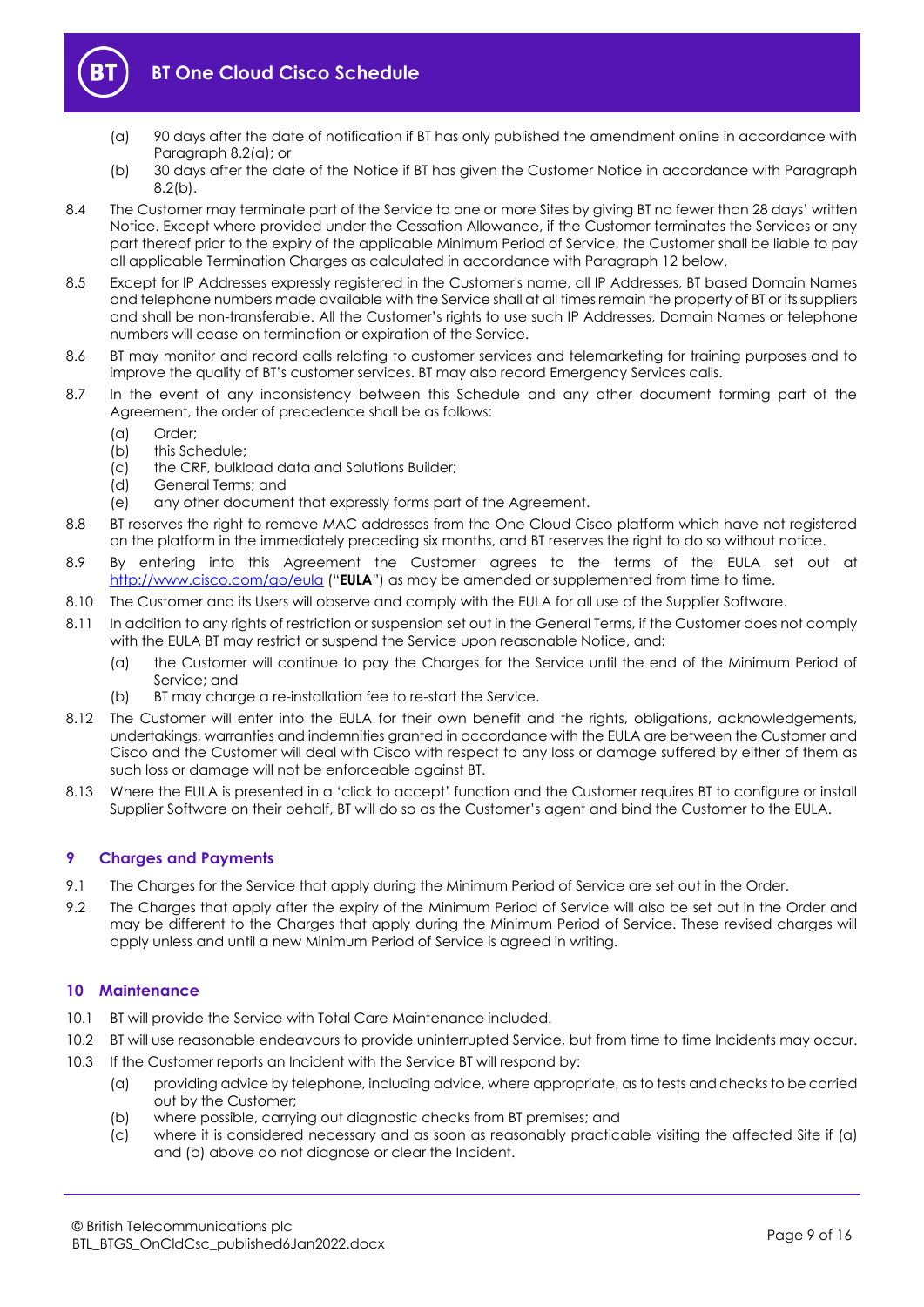

- 10.4 If BT does work to correct a reported Incident in the Service and finds that there is none, BT may charge the Customer for the work at BT's applicable Time Related Charges as detailed in the Order.
- 10.5 In addition to any Maintenance performed during BT's regularly scheduled maintenance windows, BT may carry out Planned Maintenance from time to time and BT will aim to inform the Customer at least:
	- (a) seven days before any Maintenance affecting the BT Network or BT Equipment; or
	- (b) as soon as reasonably possible for any Maintenance to Access Lines provided by BT's suppliers.

# <span id="page-9-1"></span>**11 Failure to Meet Contracted User Volumes**

- 11.1 If the Customer cancels or fails to rollout the Contracted User Volumes set out in the initial Order prior to the end of the Minimum Period of Service or by 24 months after the date the initial Order is signed (whichever is earlier), the Customer shall be liable to pay to BT:
	- (a) three months recurring Charges for each User (excluding Virtual Users) not brought into Service, at the per User prices specified in the Order; and
	- (b) the costs of any equipment provided by or ordered from third parties, including BT's suppliers.

### <span id="page-9-0"></span>**12 Termination Charges**

- 12.1 In the event that the Customer terminates all of part of the Service prior to the expiry of the Minimum Period of Service in accordance with Paragraph [8.4,](#page-8-0) the Termination Charges payable by the Customer shall be based on a percentage of the outstanding monthly recurring Charges per User due in each Contract Year remaining until the end of the Minimum Period of Service, as such Termination Charges are calculated from the date the early termination occurs based on the tables below.
- 12.2 If the Customer has been provided inclusive IP Handsets, Headsets or LAN Switches in accordance with Paragraph [3:](#page-4-0)

|                                            | % OF MONTHLY RECURRING PER USER PRICES FOR THE APPLICABLE CONTRACT YEAR |                                      |                                      |                                      |                                      |
|--------------------------------------------|-------------------------------------------------------------------------|--------------------------------------|--------------------------------------|--------------------------------------|--------------------------------------|
| <b>MINIMUM PERIOD</b><br><b>OF SERVICE</b> | <b>CONTRACT</b><br>YEAR <sub>1</sub>                                    | <b>CONTRACT</b><br>YEAR <sub>2</sub> | <b>CONTRACT</b><br>YEAR <sub>3</sub> | <b>CONTRACT</b><br>YEAR <sub>4</sub> | <b>CONTRACT</b><br>YEAR <sub>5</sub> |
| 1 YEAR                                     | 100%                                                                    | N/A                                  | N/A                                  | N/A                                  | N/A                                  |
| 3 YEARS                                    | 100%                                                                    | 100%                                 | 50%                                  | N/A                                  | N/A                                  |
| 5 YEARS                                    | 100%                                                                    | $100\%$                              | 100%                                 | 100%                                 | 50%                                  |

<sup>12.3</sup> Where a Customer has not been provided with inclusive IP Handsets, Headsets or LAN Switches in accordance with Paragrap[h 3:](#page-4-0)

|                                            | % OF MONTHLY RECURRING PER USER PRICES FOR THE APPLICABLE CONTRACT YEAR |                                      |                                      |                                      |                                      |
|--------------------------------------------|-------------------------------------------------------------------------|--------------------------------------|--------------------------------------|--------------------------------------|--------------------------------------|
| <b>MINIMUM PERIOD</b><br><b>OF SERVICE</b> | <b>CONTRACT</b><br>YEAR <sub>1</sub>                                    | <b>CONTRACT</b><br>YEAR <sub>2</sub> | <b>CONTRACT</b><br>YEAR <sub>3</sub> | <b>CONTRACT</b><br>YEAR <sub>4</sub> | <b>CONTRACT</b><br>YEAR <sub>5</sub> |
| 1 YEAR                                     | 25%                                                                     | N/A                                  | N/A                                  | N/A                                  | N/A                                  |
| <b>3 YEARS</b>                             | 25%                                                                     | 25%                                  | 25%                                  | N/A                                  | N/A                                  |
| 5 YEARS                                    | 25%                                                                     | 25%                                  | 25%                                  | 25%                                  | 25%                                  |

12.4 On termination of the Service BT has the right to disconnect and remove any BT Equipment that may be located at the Site(s).

- 12.5 On termination of the Service, the Customer will:
	- (a) disconnect any BT Equipment from the Service; and
	- (b) advise BT immediately of any changes to the contact details of the Customer Contact.

# **13 End of Minimum Period of Service**

13.1 After the Minimum Period of Service expires the Service will continue and pricing will change to the pricing specified in the Order unless and until a new Minimum Period of Service is agreed in writing.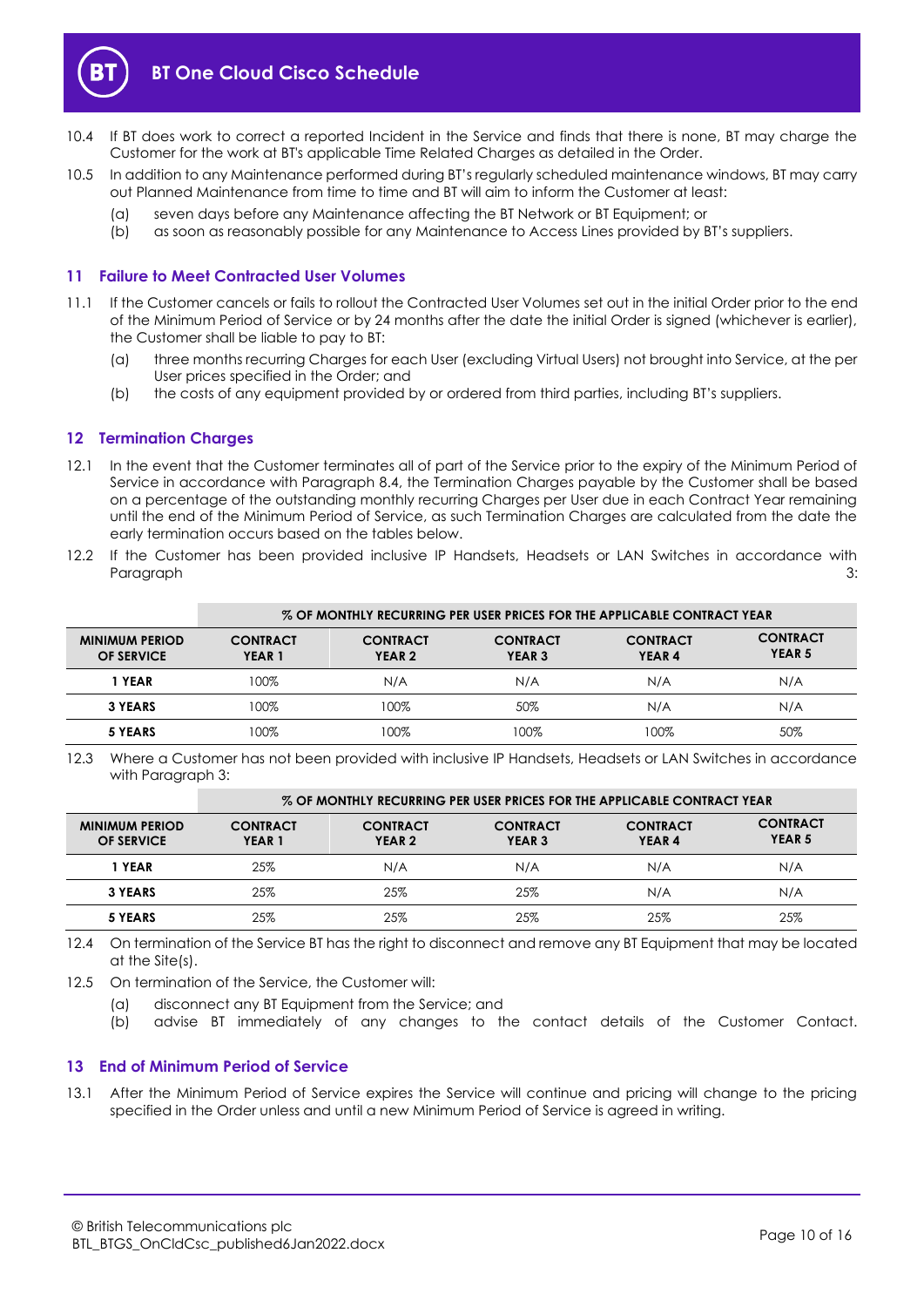

# <span id="page-10-1"></span>**14 WEEE Directive**

- 14.1 The Customer will be responsible under Article 13 of the Waste Electrical and Electronic Equipment Directive 2012 ("**WEEE Directive**") for the costs of collection, treatment, recovery, recycling and environmentally sound disposal of any equipment supplied under the Agreement that has become waste electrical and electronic equipment ("**WEEE**").
- 14.2 The parties acknowledge that for the purposes of Article 13 this Paragraph [14](#page-10-1) is an agreement stipulating other financing arrangements for the collection, treatment, recovery, recycling and environmentally sound disposal of WEEE.
- 14.3 The Customer will be responsible for any information recording or reporting obligations imposed by the WEEE Directive.
- 14.4 The Customer will indemnify BT against any claims or legal proceedings that are brought or threatened against BT by a third party which would not have been caused or made had Customer fulfilled its express or implied obligations under this Paragraph [14](#page-10-1) or in connection with the WEEE Directive.

### **15 Invoicing**

- 15.1 With the exception of the calculation of Termination Charges under Paragraph [12](#page-9-0) and those charges set out in Paragraph [15.2,](#page-10-2) all other Charges for the Service are specified within the relevant Order.
- <span id="page-10-2"></span>15.2 BT reserves the right to invoice Customer for any of the following Charges in addition to those set out in the Order:
	- (a) Charges for investigating Customer's reported Incidents where BT finds no Incident or that the Incident is outside the SMB;
	- (b) Charges for commissioning the Service outside of normal business hours in the relevant jurisdiction;
	- (c) Charges for restoring Service if the Service has been suspended;
	- (d) Charges for cancelling the Service;
	- (e) Charges for any additional features or facilities that BT makes available to Customer after the Service Start Date, which will become payable from the date they are first provided to Customer;
	- (f) Charges for failure to meet the Contracted User Volumes as set out in Paragraph [11;](#page-9-1)
	- (g) Any interest or late payments charges due on invoices not paid in accordance with the terms of this Agreement; and
	- (h) any other Charges agreed between the parties.

### <span id="page-10-0"></span>**16 One Cloud Cisco Main Features**

|                                                                |                                                                            |                                                    | <b>Physical Devices</b>                                       | <b>Jabber</b>                                      |                                                               |
|----------------------------------------------------------------|----------------------------------------------------------------------------|----------------------------------------------------|---------------------------------------------------------------|----------------------------------------------------|---------------------------------------------------------------|
| Feature – subject to<br>device                                 | <b>Brief Description</b>                                                   | <b>Network</b><br>Connected<br>Employee,<br>(MPLS) | Internet<br><b>Service Access</b><br>Connected<br><b>User</b> | <b>Network</b><br>Connected<br>Employee,<br>(MPLS) | Internet<br><b>Service Access</b><br>Connected<br><b>User</b> |
| + Dialing (E.164)                                              | Dial full E164 numbers<br>including the $+$ sign                           |                                                    |                                                               |                                                    |                                                               |
| <b>Abbreviated Dial</b>                                        | Ability to dial intra site users<br>via a shortened number<br>pattern      |                                                    |                                                               | $X$ (Use<br>Contacts<br>instead)                   | $X$ (Use<br>Contacts<br>instead)                              |
| <b>Ad-Hoc Conferences</b><br>(Dependent upon DSP<br>resources) | Up to 6 participants                                                       |                                                    |                                                               |                                                    |                                                               |
| Auto-answer                                                    | Incoming calls auto<br>automatically answered<br>without user intervention |                                                    |                                                               |                                                    |                                                               |
| <b>Blind Transfer</b>                                          | Transfer a call to another<br>user without waiting for<br>them to answer   |                                                    |                                                               |                                                    |                                                               |
| <b>Consultative Transfer</b>                                   | Transfer an active call to<br>another number internal or<br>external       |                                                    |                                                               |                                                    |                                                               |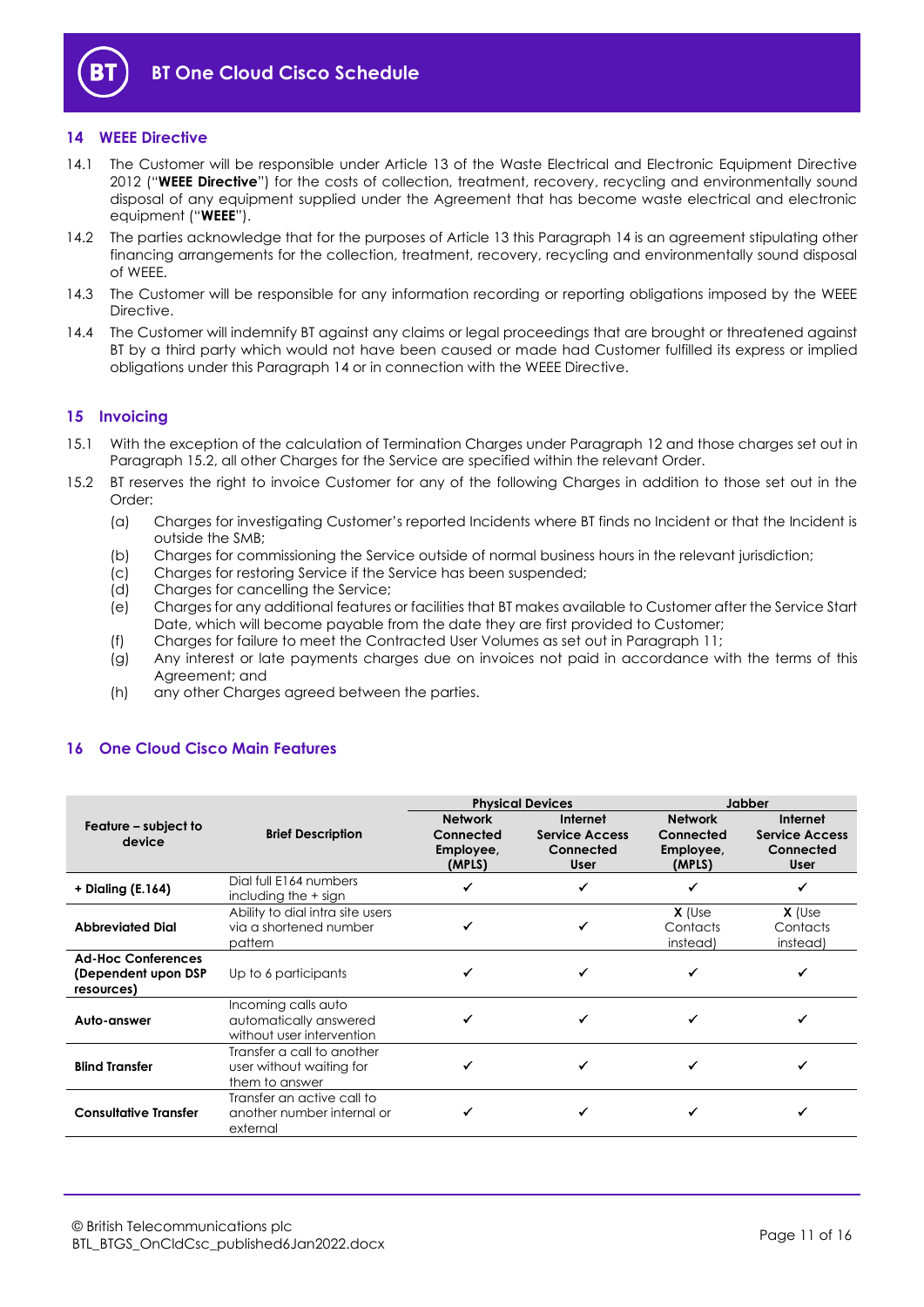

# **BT One Cloud Cisco Schedule**

|                                                              |                                                                                                                                | <b>Physical Devices</b>                            |                                                               | Jabber                                             |                                                        |
|--------------------------------------------------------------|--------------------------------------------------------------------------------------------------------------------------------|----------------------------------------------------|---------------------------------------------------------------|----------------------------------------------------|--------------------------------------------------------|
| Feature - subject to<br>device                               | <b>Brief Description</b>                                                                                                       | <b>Network</b><br>Connected<br>Employee,<br>(MPLS) | <b>Internet</b><br><b>Service Access</b><br>Connected<br>User | <b>Network</b><br>Connected<br>Employee,<br>(MPLS) | Internet<br><b>Service Access</b><br>Connected<br>User |
| <b>Call Back (from call</b><br>history)                      | Ability to place a call to a<br>recently received or called<br>number from phone menu                                          | ✔                                                  | ✔                                                             | ✓                                                  | ✓                                                      |
| <b>Call Back feature</b>                                     | Receive call-back<br>notification on the<br>Customer's Cisco Unified IP<br>Phone when a called party<br>line becomes available | ✔                                                  | ✔                                                             | X (No CallBack<br>Softkey)                         | X (No CallBack<br>Softkey)                             |
| <b>Call Forwarding</b>                                       | Ability to forward calls<br>automatically to internal<br>and external numbers                                                  | ✔                                                  | ✔                                                             | ✓                                                  | ✓                                                      |
| <b>Call Park</b>                                             | Place call on hold and<br>retrieve from another on-<br>net device                                                              | ✓                                                  | ✓                                                             | $\checkmark$ (j4a,j4i)                             | $\checkmark$ (j4a,j4i)                                 |
| <b>Call Pickup</b>                                           | Pickup a call from another<br>device while ringing                                                                             | $\checkmark$                                       | ✓                                                             | $\checkmark$ (j4w,j4m)                             | $\checkmark$ (j4w,j4m)                                 |
| <b>Call Waiting</b>                                          | Ability to receive another<br>call while on an active call                                                                     | ✓                                                  | ✔                                                             | ✓                                                  | ✔                                                      |
| <b>Caller ID</b>                                             | Display of inbound call<br>number, (On Net and Off<br>Net if available)                                                        | ✓                                                  | ✔                                                             | ✔                                                  | ✓                                                      |
| <b>Directed Call Park</b>                                    | Ability to park a call to a<br>specific number                                                                                 | ✓                                                  | ✓                                                             | ✓                                                  | ✓                                                      |
| <b>Distinctive Ring per</b><br>line appearance               | Specify a specific ring<br>pattern per line configured<br>on a device                                                          | ✓                                                  | ✔                                                             | ✓                                                  | ✓                                                      |
| <b>Extension Mobility (EM)</b>                               | Login to a physical phone.                                                                                                     | $\checkmark$                                       | ✔                                                             | N/A                                                | N/A                                                    |
| <b>Extension Mobility</b>                                    | Login to a physical phone<br>cross cluster.                                                                                    | ✓                                                  | ✓                                                             | N/A                                                | N/A                                                    |
| <b>Cross Cluster (EMCC)</b><br><b>Group Call Pickup</b>      | Ability for a group of users<br>to retrieve an inbound call<br>to another users device<br>from their device                    | ✔                                                  | ✔                                                             | X                                                  | X                                                      |
| Hold                                                         | Place a call on hold                                                                                                           | ✔                                                  | ✔                                                             | ✓                                                  | ✔                                                      |
| <b>Hunt Groups</b>                                           | Inbound calls ring a series of<br>numbers                                                                                      | ✓                                                  | X                                                             | ✔                                                  | X                                                      |
| <b>Join Across Lines</b>                                     | Join two or more active<br>calls on a phone, (device<br>dependent)                                                             | ✔                                                  | ✔                                                             | X                                                  | X                                                      |
| Localisation/Language                                        | Local language support on<br>phone for various countries<br>list of supported countries<br>available on request                |                                                    |                                                               |                                                    |                                                        |
| <b>Voicemail (including</b><br>Message-waiting<br>indicator) | Light on phone to notify if<br>user has a voicemail,<br>(device dependent)                                                     | ✔                                                  | ✓                                                             | ✔                                                  | ✓                                                      |
| <b>Meet-me Conference</b>                                    | Meet-me Conference                                                                                                             | $\overline{\mathbf{x}}$                            | X                                                             | X                                                  | X                                                      |
| Music on hold                                                | Music played when a call is<br>placed on hold                                                                                  | $\checkmark$                                       | ✓                                                             | ✓                                                  | $\checkmark$                                           |
| <b>Network Class of</b><br>Service                           | Define user calling<br>capabilities                                                                                            | ✓                                                  | ✓                                                             | ✓                                                  | ✓                                                      |
| <b>No Call Forwarding</b><br>Off-Net, by default             | Ability to block users from<br>forwarding calls off-net. This<br>is part of Network Class of<br>Service settings               |                                                    |                                                               |                                                    | ✔                                                      |
| <b>Personal directory</b>                                    | End users have the ability to<br>create their own directory<br>of frequently called<br>numbers, (device<br>dependent)          |                                                    |                                                               |                                                    |                                                        |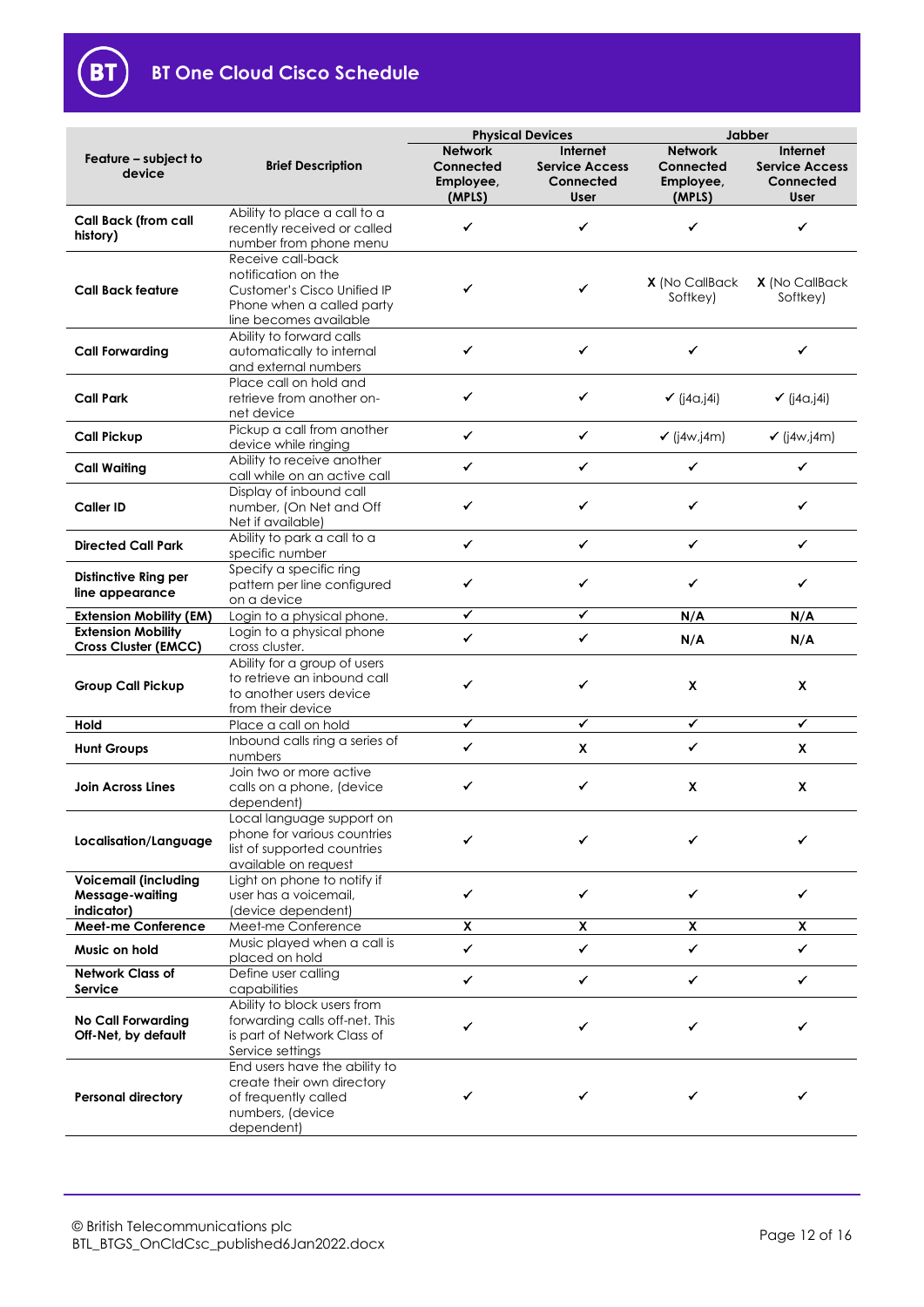

|                                                            |                                                                                                                      | <b>Physical Devices</b>                            |                                                                      | Jabber                                             |                                                               |
|------------------------------------------------------------|----------------------------------------------------------------------------------------------------------------------|----------------------------------------------------|----------------------------------------------------------------------|----------------------------------------------------|---------------------------------------------------------------|
| Feature – subject to<br>device                             | <b>Brief Description</b>                                                                                             | <b>Network</b><br>Connected<br>Employee,<br>(MPLS) | <b>Internet</b><br><b>Service Access</b><br>Connected<br><b>User</b> | <b>Network</b><br>Connected<br>Employee,<br>(MPLS) | Internet<br><b>Service Access</b><br>Connected<br><b>User</b> |
| <b>Private Line</b><br><b>Automated Ringdown</b><br>(PLAR) | When a handset is picked<br>up the device<br>automatically rings a<br>designated number such as<br>a security device |                                                    | ✓                                                                    | $\mathbf x$                                        | X                                                             |
| <b>Redial</b>                                              | Place a call to a recently<br>dialled number from a soft<br>key                                                      |                                                    | ✔                                                                    |                                                    | ✔                                                             |
| <b>Shared line</b>                                         | Single number configured<br>on two or more devices                                                                   | ✔                                                  | ✔                                                                    | ✔                                                  | X                                                             |
| Silent monitoring                                          | Monitor a call in progress on<br>a shared line                                                                       | X                                                  | X                                                                    | X                                                  | X                                                             |
| <b>Single Button Barge</b>                                 | Barge into a shared line call<br>with a single soft key press<br>(device dependent)                                  | ✔                                                  | ✓                                                                    | $\mathbf x$                                        | X                                                             |
| <b>Single Number Reach</b><br>(Mobile Connect)             | Ability for an inbound call to<br>ring multiple other selected<br>numbers, (User type<br>dependent)                  | ✔                                                  | ✔                                                                    | ✓                                                  | tbc                                                           |
| <b>Speed Dial</b>                                          | User assigned fast dial keys,<br>(device dependent)                                                                  |                                                    | ✔                                                                    | $X$ (Use<br>Contacts<br>instead)                   | $X$ (Use<br>Contacts<br>instead)                              |
| Time and date display                                      | Dependent upon phone<br>model                                                                                        | ✔                                                  | ✔                                                                    | N/A                                                | N/A                                                           |
| <b>URI Dialling</b>                                        | <b>URI Dialling</b>                                                                                                  | ✔                                                  | ✔                                                                    | ✔                                                  | $\checkmark$                                                  |
| <b>Audio Codec support</b><br>(G.711)                      | Audio Codec support<br>(G.711)                                                                                       |                                                    | ✔                                                                    | ✔                                                  | ✔                                                             |
| <b>Audio Codec support</b><br>(G.729)                      | Audio Codec support<br>(G.729)                                                                                       |                                                    | ✓                                                                    | ✔                                                  | ✔                                                             |

Other Features are available on One Cloud Cisco and a list can be provided on request.

# <span id="page-12-0"></span>**17 One Cloud Cisco Admin Self Serve**

One Cloud Cisco Admin Self-Serve is a portal which provides the following capabilities:

| Information                                    |
|------------------------------------------------|
| List and search Divisions                      |
| List and search Locations                      |
| List and search Users                          |
| List of administrators                         |
| View and download full log of changes made     |
| Full inventory of Private DNs and E164 numbers |
|                                                |

# **Invoice affecting changes**

# Add local user

Delete local user (subject to 28 rental liability)

- Add multiple users via offline loader
- Modify unassigned users added from Active Directory via LDAP integration Add or remove voicemail from user

# **Inventory and records**

- Add or remove Extension Mobility from user
- Add or remove Single Number Reach from user
- Move user to new site within the same region
- Replace phone within entitlement band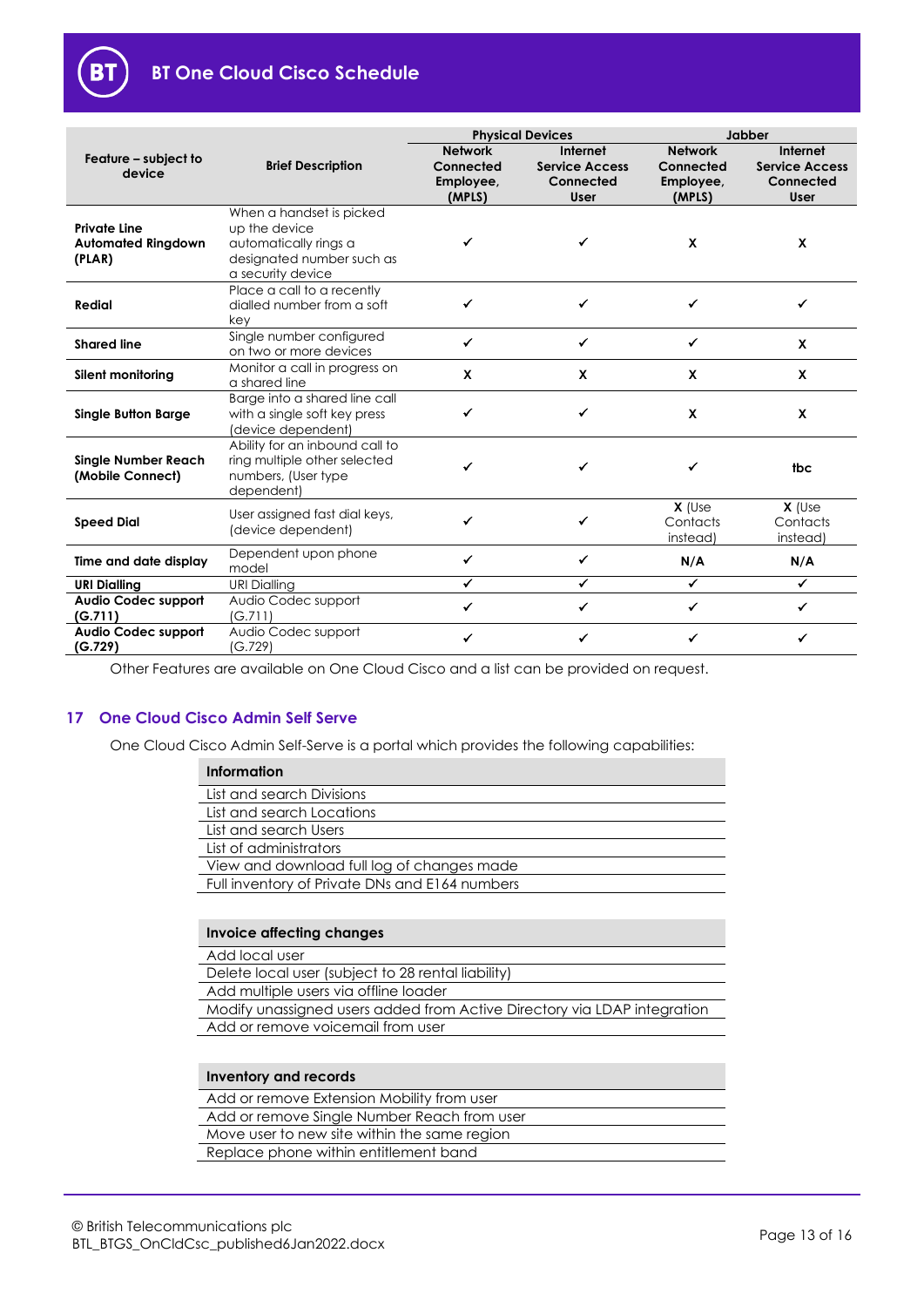

| Delete and unassign phones              |
|-----------------------------------------|
| View site dial plan                     |
|                                         |
| <b>Features Configuration</b>           |
| Access to configuration tool            |
| Change PINs for Extension Mobility      |
| Change passwords for Voicemail          |
| Create and modify Hunt Groups           |
| Create and modify Pick-up Groups        |
| Modify Class of Service settings        |
| Set and modify call forwarding settings |
| View list of transactions               |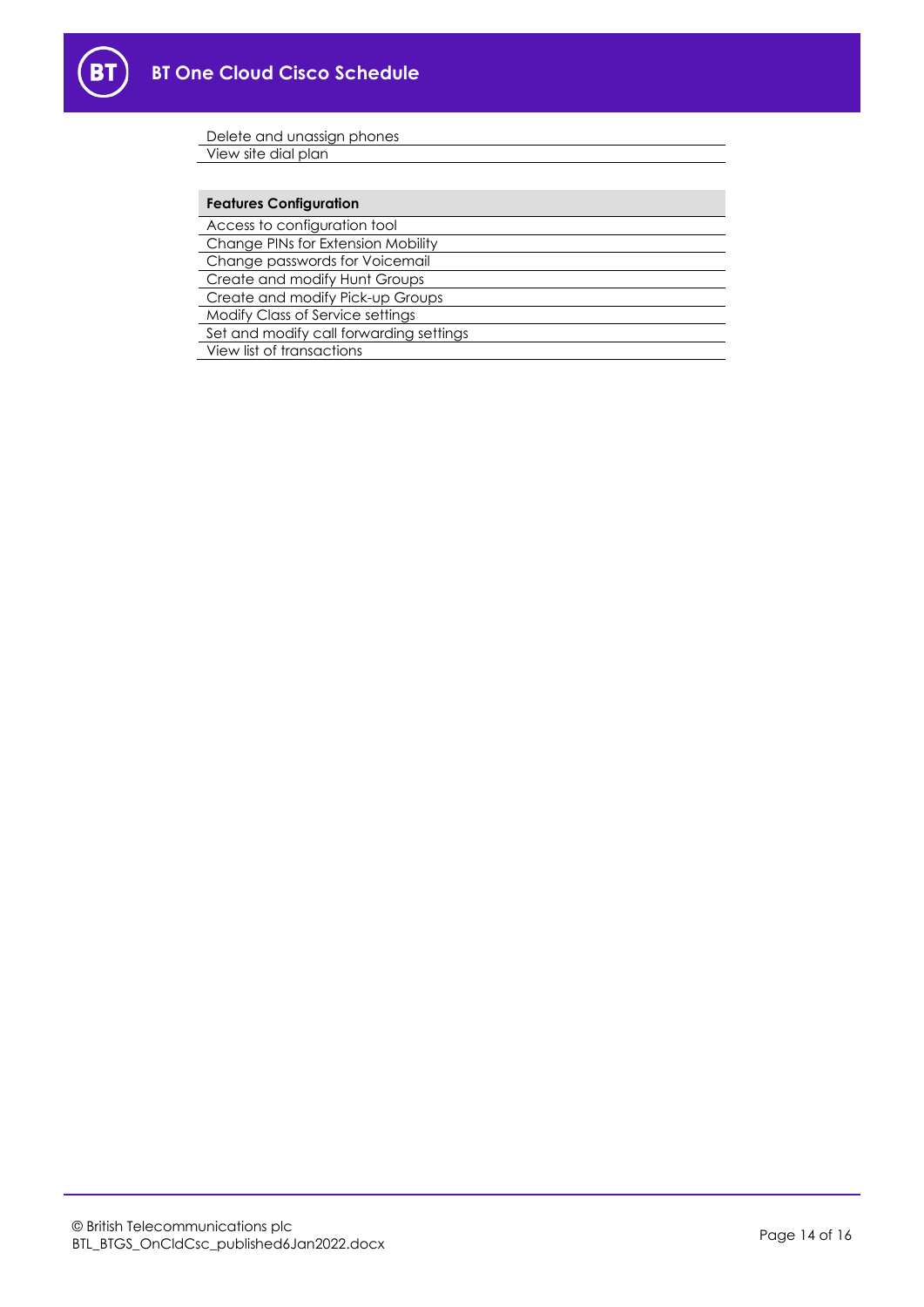# **Annex for Integrated One Cloud Cisco and One Cloud Microsoft Service**

#### **1 Service Description**

1.1 Subject to meeting the minimum criteria set out in Paragraph [5,](#page-14-0) BT will provide the Customer with integration between their One Cloud Cisco (**OCC**) and One Cloud Microsoft (**OCM**) services so users of OCC and OCM are able to make outgoing calls to E164 numbers (off-net) and to the Customer's other OCC and OCM users (on-net) and receive incoming calls (both off-net and on-net) as well as allow the Customer to manage both OCC and OCM users using the Admin Self-Serve portal ("**Integrated Service**").

#### **2 The Admin Self-Serve Portal**

- 2.1 Using the Admin Self-Serve portal the Customer can:
	- 2.1.1 move Users between their OCC and OCM services whilst maintaining their public and private numbers;
	- 2.1.2 add, modify and cease OCC Users;
	- 2.1.3 add, modify and cease OCM users (in accordance with the terms of the Customer's OCM service); and
	- 2.1.4 add, modify and cease hybrid OCC and OCM users.

#### **3 Supported Features between OCC and OCM**

- 3.1 The following features are supported between OCC and OCM users:
	- 3.1.1 call forward (all calls, on busy, on no answer);
	- 3.1.2 call hold;
	- 3.1.3 call resume;
	- 3.1.4 call waiting;
	- 3.1.5 conferencing;
	- 3.1.6 directory (corporate, personal);
	- 3.1.7 emergency calling;
	- 3.1.8 transfer (blind, consult); and
	- 3.1.9 voicemail access (set up and pilot).

#### **4 Cloud Monitoring**

- 4.1 An optional cloud monitoring service is available utilising One Cloud monitoring for OCC and PowerSuite for OCM to provide:
	- 4.1.1 OCC platform status, OCC device status and OCC originated call quality; and
	- 4.1.2 OCM originated call quality

#### <span id="page-14-0"></span>**5 Minimum Criteria**

- <span id="page-14-3"></span><span id="page-14-2"></span><span id="page-14-1"></span>5.1 To be eligible for the Integrated Service the Customer will:
	- 5.1.1 in addition to this OCC service, enter, or have entered, into a contract for the OCM service (under separate terms);
	- 5.1.2 sign up with a minimum of 5,000 users in total across the Customer's OCC and OCM services and this number can only be reduced during the term of the Integrated Service in line with the terms of the OCC and OCM service; and
	- 5.1.3 of the Customer's total OCC and OCM users the Customer will commit to at least 25% of those Users being OCC Users and 25% OCM users (i.e. the Customer cannot have 90% OCC and 10% OCM as it will have fallen below the 25% OCM threshold). If the Customer falls below this figure for either OCC or OCM the Customer will continue to pay a minimum charge of 25% users for the service that has fallen below (based on the total number of OCM and OCC Users at that time).